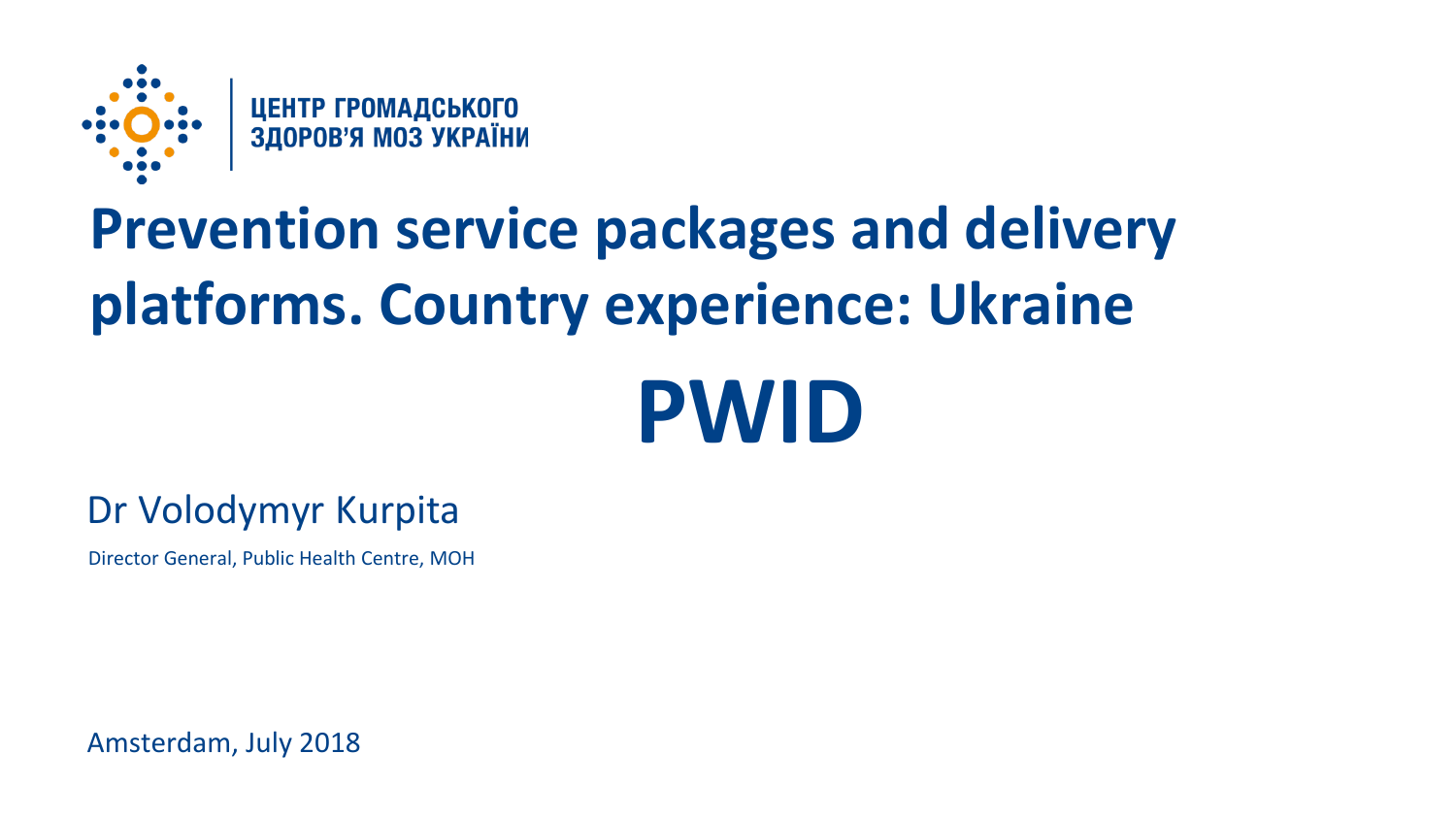

National Council on combating TB and HIV/AIDS meet quarterly Key population (PWID, SW, MSM, PLWH, TB people, ex-prisoners, MARA) Chaired by Vice Prime Minister

- Two committees
- program development (prevention sub-group and human rights sub-group)
- regional development

Coalition of three PRs (out of 2 non-government PR - Network of PLWH)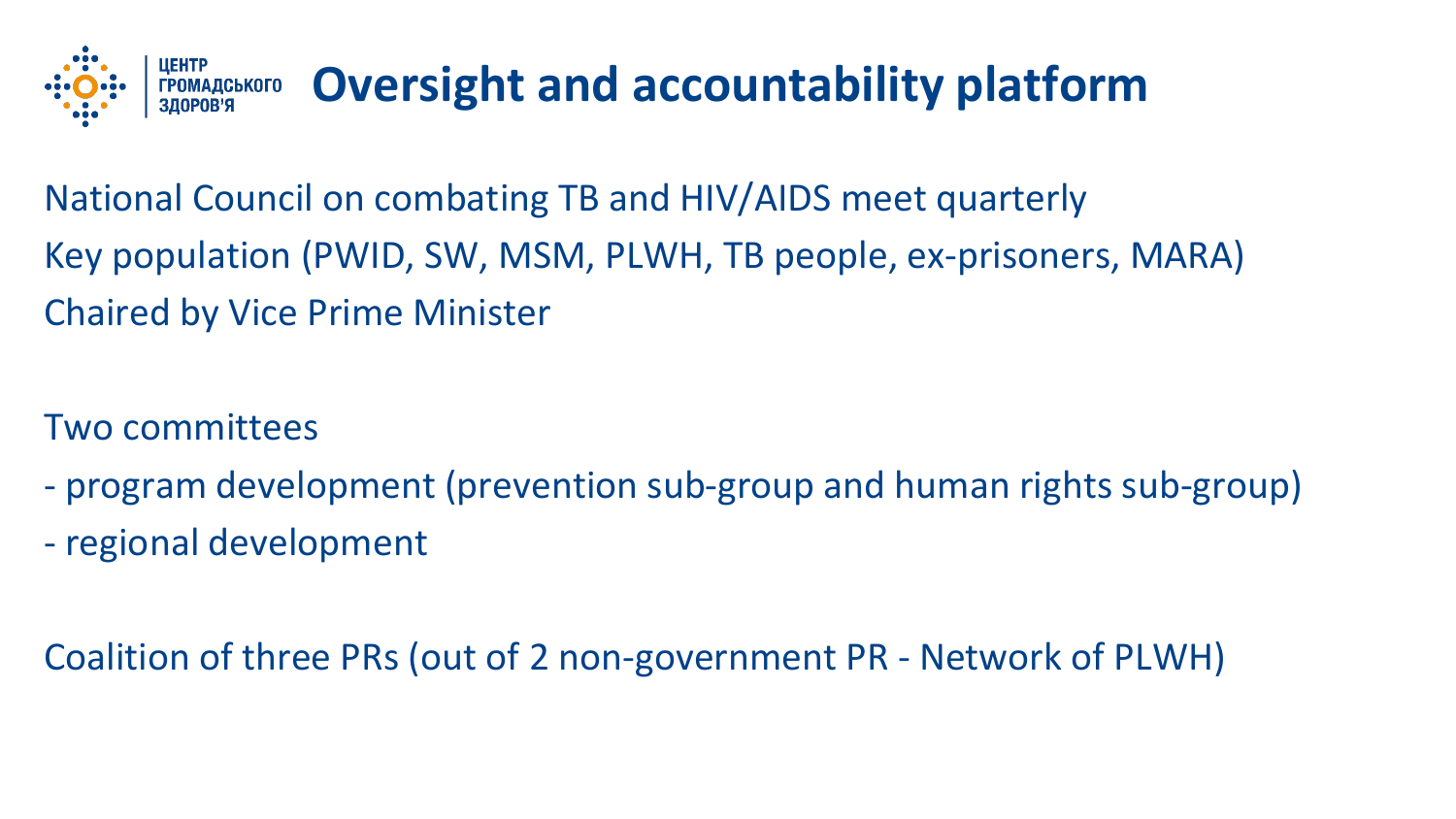

### **Treatment program**

## **10 552** patients on OST (state funded) at **198** state owned treatment sites

Harm Reduction services are provided to more than **230 000** PWID at **82** NGOs at more than **600** locations

**106 241** patients receiving ART at more than 350 treatment sites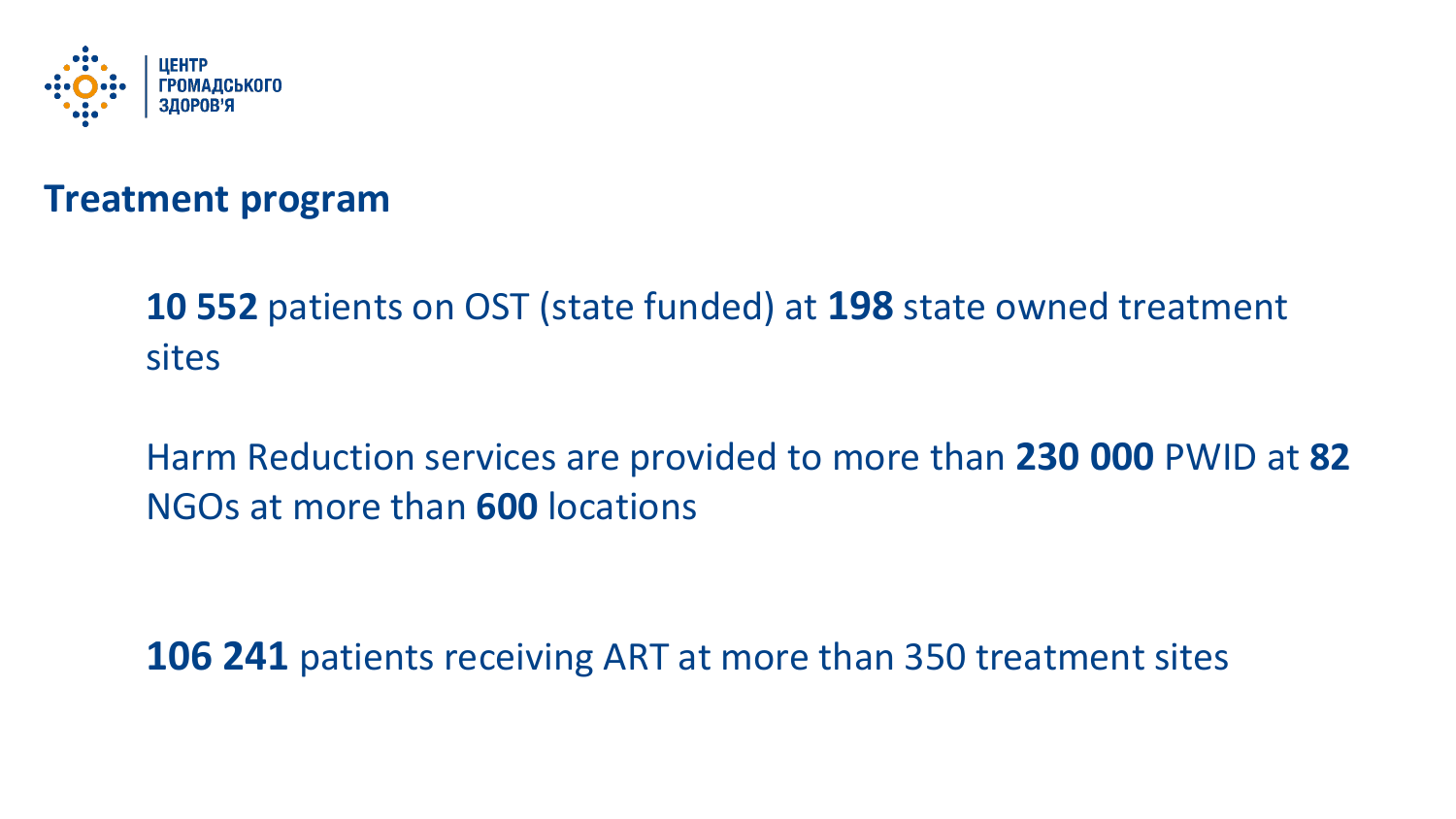

## Transition plan from donors support to national financing

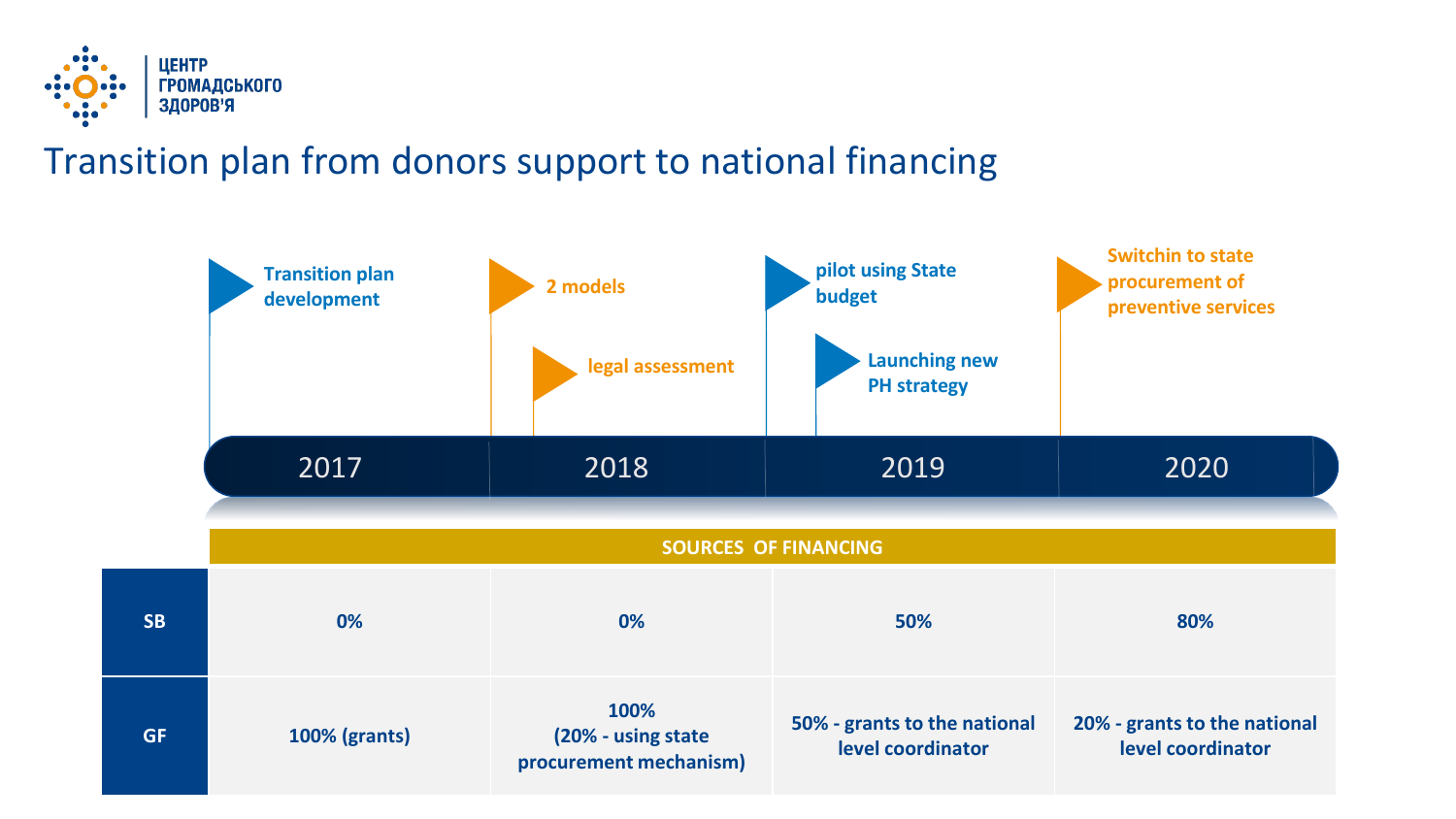

Piloting:<br>Piloting<br>the precedent<br>creating the precedent<br>of preventive services<br>of preventive state<br>procurement via state

revernent view<br>curement view

2018 plans

#### **Institualization: Fix concepts, principles and mechanism into the national legislative framework**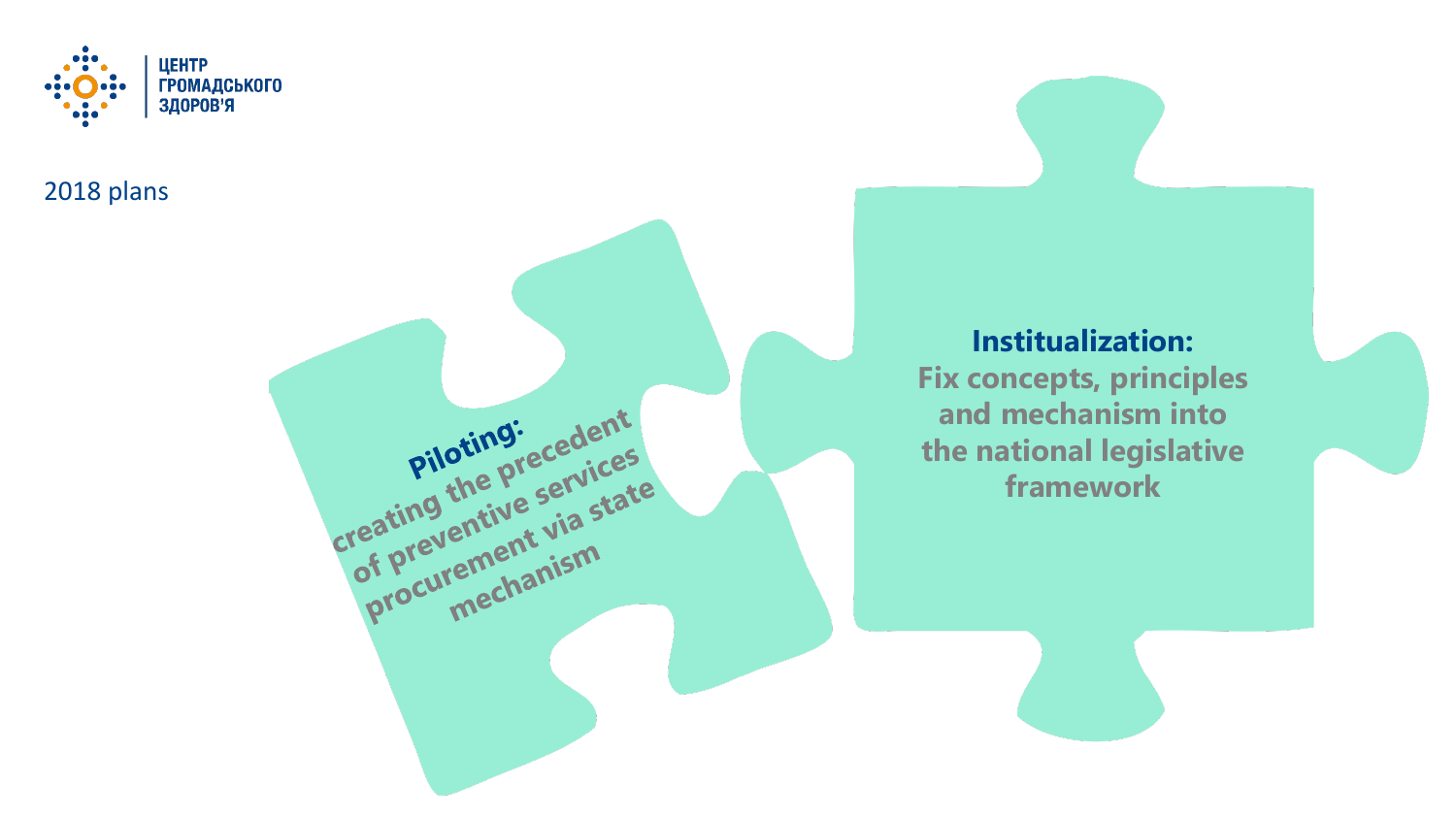

The challenges



Durability of procurement processes - up to 68 days in the pilots



Transfers of funds should be done on the monthly basis



Service providers might be registered as tax payers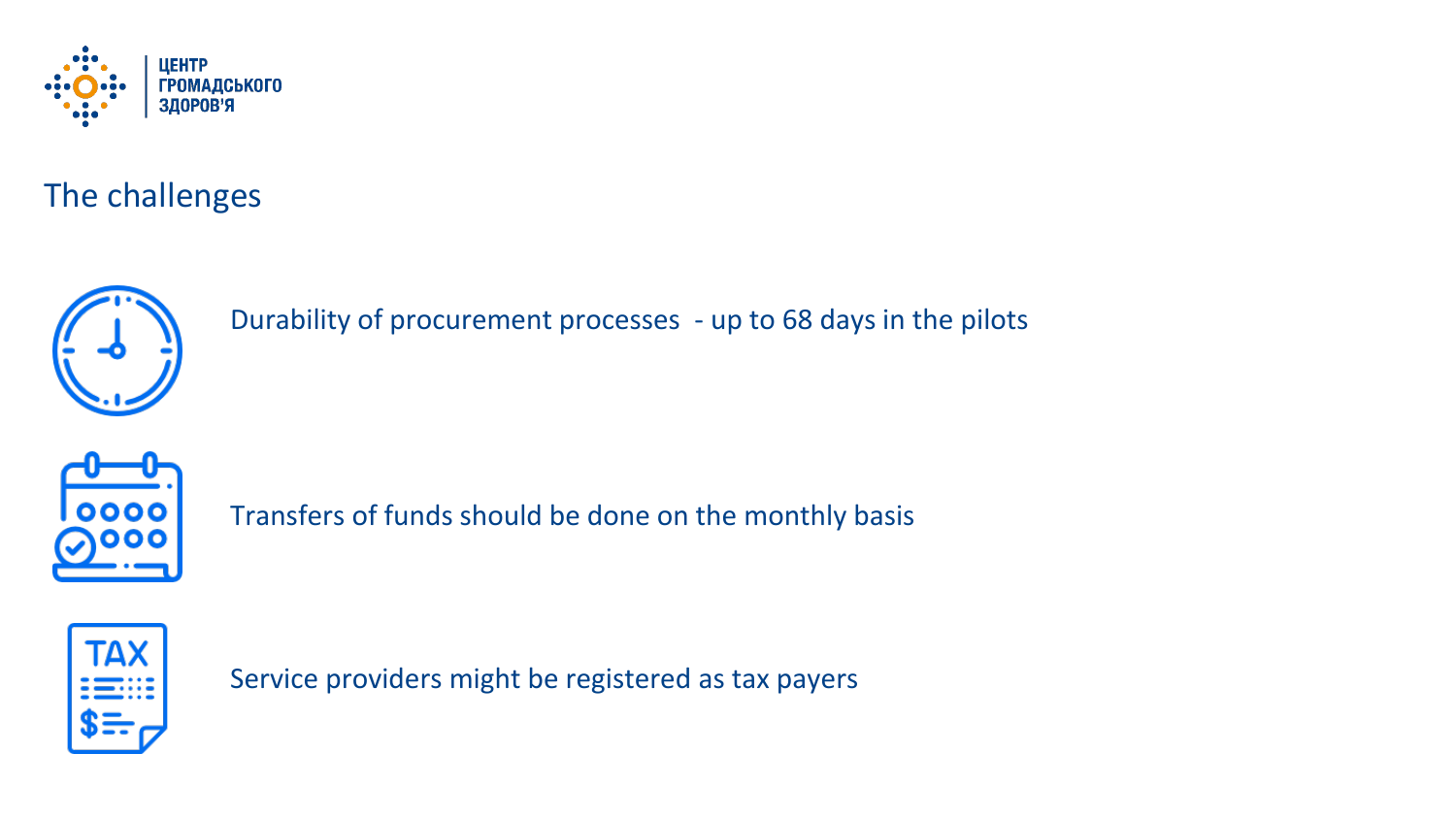

# **Service packages and the way to provide**

- $\div$  approved by special Provision
- $\div$  costed in line with Provision tariffs
- **← part of PH services**
- $+$  mandatory to national guaranteed package
- $\div$  funded from the national level PH program

| <b>Basic</b>                  | <b>Advance</b>                       |
|-------------------------------|--------------------------------------|
| <b>NEP</b>                    | <b>HBV and HCV testing</b>           |
| <b>Condoms and lubricants</b> | <b>HBV</b> vaccination               |
| <b>HIV testing</b>            | Services for non-injectable<br>users |
| <b>IEC</b>                    | <b>STI screening</b>                 |
| <b>TB</b> screening           |                                      |

- $+$  mentioned in the special provision
- based on local tariffs
- part of PH services
- $\div$  optional to the package
- $+$  funded from the regional level PH program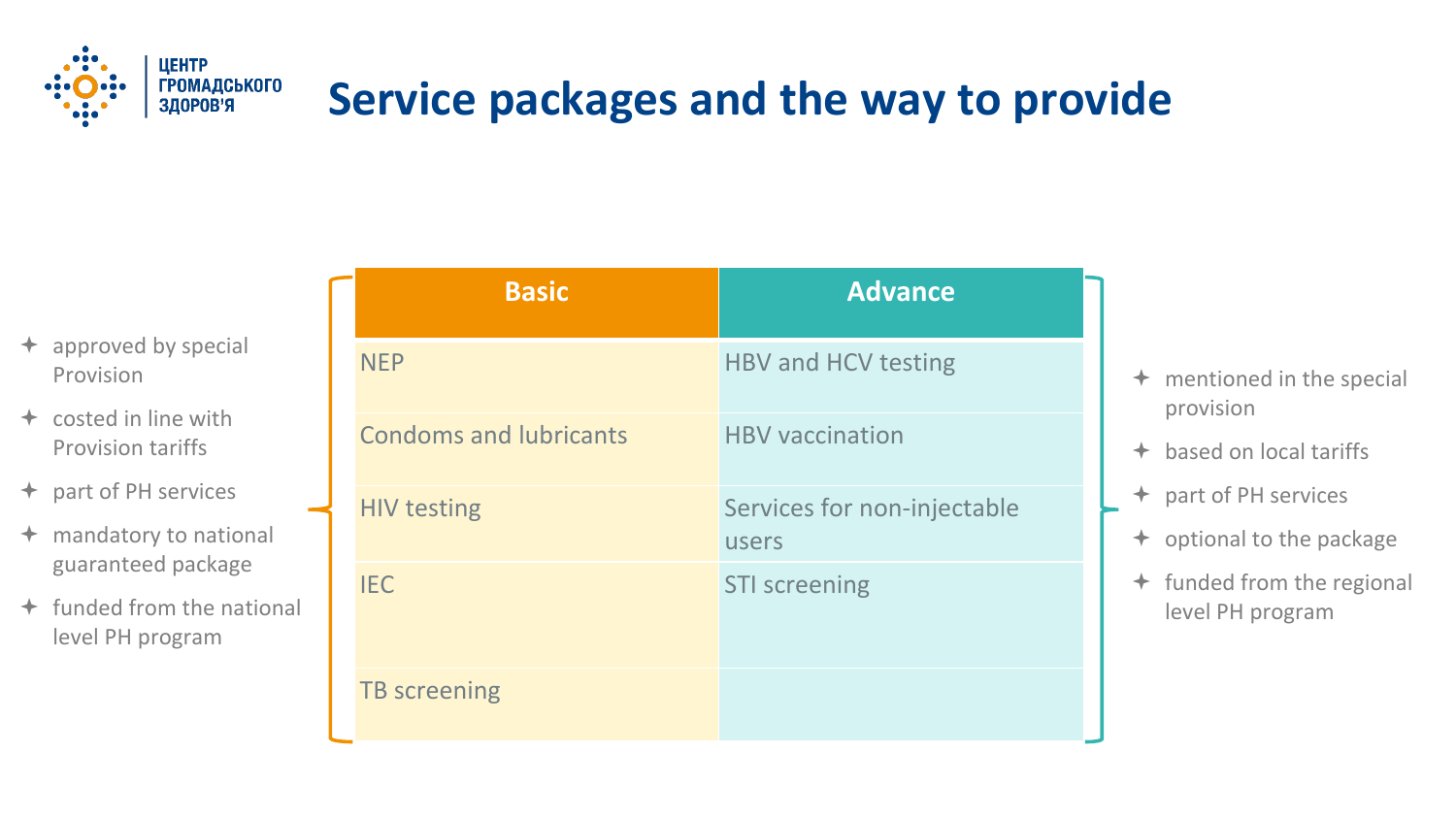

# **Linkages between services for PWID**

Social services

Social

services

#### **Social services**

- overcoming difficulties in life circumstances
- $+$  Integration and reintegration
- + Social support
- Adaptation and rehab
- + Psychological care
- $\triangleleft$  case management
- $+$  Interest intermediation

Medical services Medical services

#### **Medical services**

- $+$  Timely diagnosis
- $+$  Treatment
- $\div$  Effective and efficient medical care
- $\div$  Ensuring standard and treatment guidelines in place
- $+$  Supply management